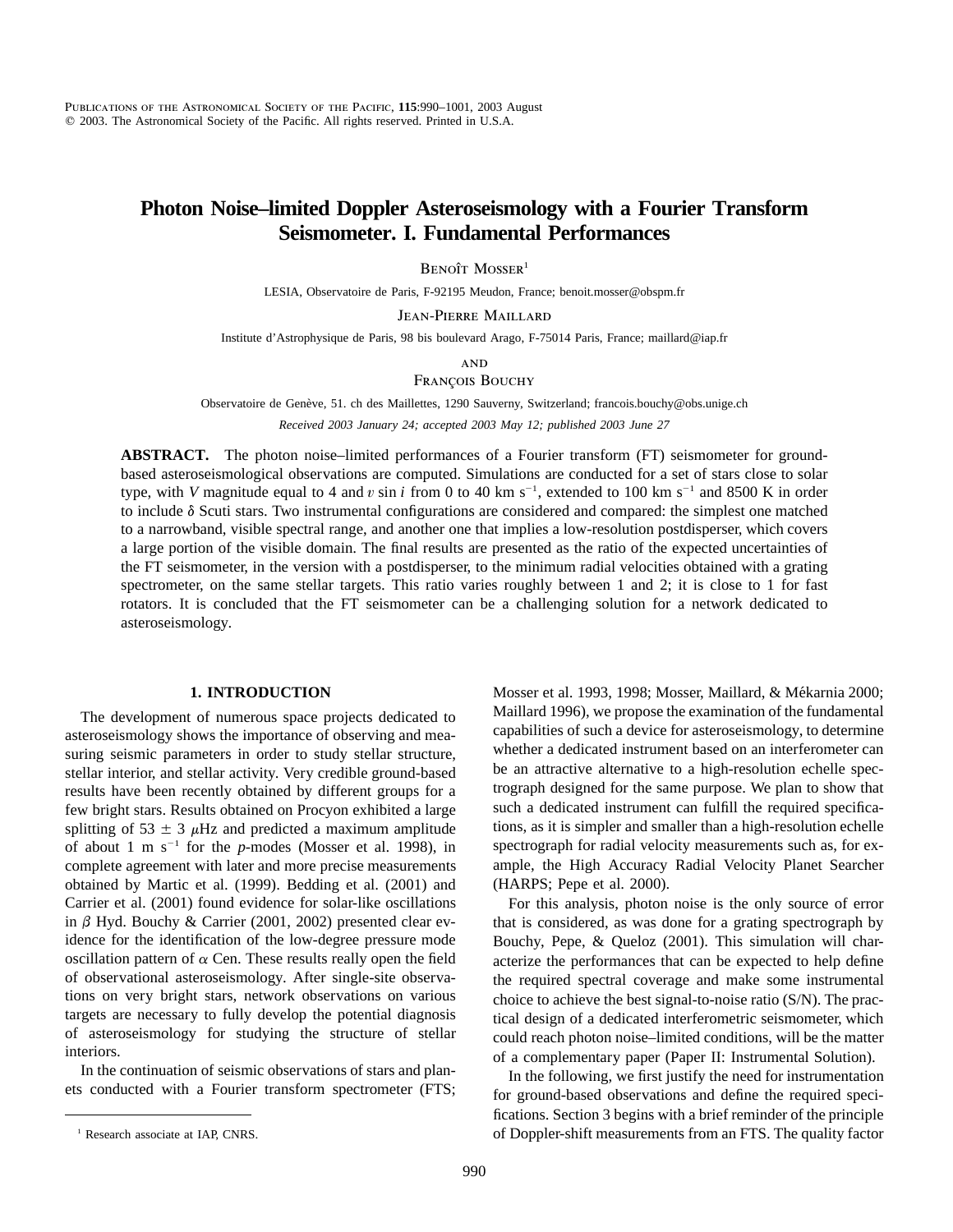| <b>SCIENTIFIC SPECIFICATIONS</b>                                  |         |                   |                                                  |  |  |  |  |
|-------------------------------------------------------------------|---------|-------------------|--------------------------------------------------|--|--|--|--|
| <b>Objectives</b>                                                 | $m_{V}$ | Number of Targets | Sensitivity <sup>a</sup>                         |  |  |  |  |
| p-modes of solar type stars $(F, G, K; IV)$ or V class)           |         | >50               | G type: 10 cm $s^{-1}$ ,<br>F type: 1 m $s^{-1}$ |  |  |  |  |
| $\delta$ Scuti, rapid rotator (A stars), low-metallicity subdwarf |         | >50               | $5 \text{ m s}^{-1}$                             |  |  |  |  |

TABLE 1

<sup>a</sup> After five nights, and 50% duty cycle, for a 4  $\sigma$  detection.

of such measurements is then defined and adapted to the technique of FTSs under photon noise–limited conditions. The results of the simulation for various stellar types close to solar as a function of  $v \sin i$ , a stellar parameter that affects the quality factor, are described in § 4. How this technique can compare with an echelle spectrometer is presented in § 5, since so far this type of instrument has provided the best seismometric results. Finally, we conclude that even though it does not perform as well, an FT seismometer offers an attractive alternative to the classical grating spectrometer.

# **2. A DEDICATED INSTRUMENTATION FOR ASTEROSEISMOLOGY**

#### **2.1. Earth-based versus Space Observations**

The space mission *COROT* (Baglin et al. 2002) will continuously study during 5 months five different fields with one main seismic targets plus nine secondary targets per field, and spend 1 month on a wider range of objects. The microsatellite *MOST* (Matthews, Kuschnig, & Shkolnik 2000) will follow similar aims but with more limited ambitions. These missions will essentially provide very clear and precise seismic information with a quality unachievable from Earth. However, the number of possible targets appears to be restricted, limited by strong specifications on the magnitude (bright magnitudes for the micromission *MOST*) and on the coordinates (only limited areas on the sky provide an acceptable duty cycle).

Compared to space missions, ground-based observations cannot offer continuous data acquisition on a source without the completion of a worldwide network of instruments, but they are more versatile. If the observation of a given object will not exceed 1.5 months, with a limited number of telescopes included in the network, it is possible to observe it again 1 yr later, hence obtaining very long term information that will not be provided by space observations. Ground-based observations can give access to a larger number of stellar targets, representative of the portion of the HR diagram where solar-like oscillations are expected (see Table 1; the number of targets was estimated after analysis of the bright star stellar catalogs; C. Barban 2002, private communication). Moreover, complementary observations will be possible, since space projects search for the photometric signature of the oscillation, whereas ground-based observations provide the Doppler signature. Helioseismology has shown the potential of comparing both signatures (Toutain et al. 1997).

# **2.2. Specifications for a Ground-based Seismometer**

To be competitive with space programs, ground-based observations must be able to observe at least 50 dwarf or subgiant stars around solar type, i.e., between F and early K types. Since such observations can only be spectroscopic, slow rotators, which exhibiting narrow lines, are better candidates. The influence of the  $v \sin i$  parameter on the performances will be studied in detail in this paper. The instrument has to satisfy a high stability and a high throughput to reach a sensitivity better than 10 cm  $s^{-1}$  after typically five nights, behind a 2 m class telescope. A duration of 5 days corresponds to the average lifetime of the acoustic modes. Telescopes of 2 m are currently the largest telescopes available for long-term programs and suitable to be part of a network. For the following simulations, we consider a duty cycle of only 50% as a conservative value to take into account that ground-based observations are subject to weather conditions. From a search for potential candidates, we conclude that these constraints imply that the combination of telescope plus instrument should be sensitive up to a *V* magnitude of 5 at least. The scientific specifications of a ground-based stellar seismometer are summarized in Table 1.  $\delta$  Scuti–type stars, which represent a particular case of stellar oscillations with fewer spectral lines involved but a large amplitude, are also included. They can represent a secondary objective to consider.

#### **3. THE FOURIER TRANSFORM SEISMOMETER**

#### **3.1. Seismometry in the Fourier Space**

The principle and the application of the measurement of a Doppler signal from a small portion of an interferogram obtained with an FTS were first presented in Mosser et al. (1993). The method and further results were detailed in Maillard (1996). Later, the same principle used in a new data acquisition mode on Procyon and Jupiter was explored in Mosser et al. (1998, 2000). These papers have to be consulted for a complete description of the method with the related equations. Here, only a brief reminder is given as required to follow the development of the current paper.

In standard FT spectroscopy, the output signal of a Michelson interferometer, illuminated by a white source (a laboratory or a natural source) whose spectral domain is limited by a filter (Fig. 1*a*), is recorded as a function of the optical path difference (OPD)  $\delta$ . This function  $I(\delta)$  is made of the sum of the sine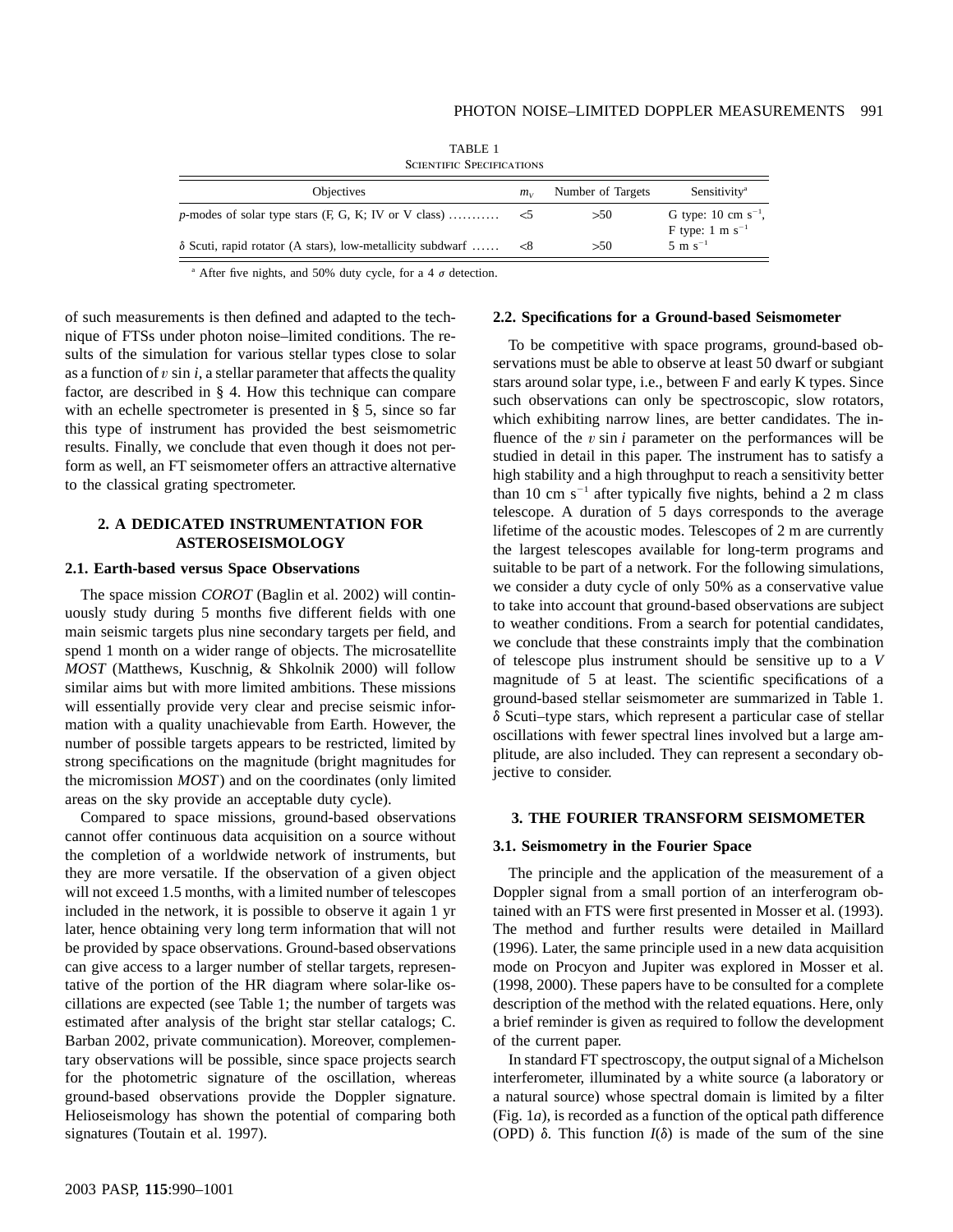

Path difference δ

Fig. 1.—(*a*) Doppler shift in the spectrum; (*b*) Doppler shift in the interferogram, related to the phase change of the fringe of contrast  $C$  superposed on the contribution of the total flux  $(N_e)$  photoelectrons).

waves corresponding to all the frequencies within the bandpass; we make the Fourier transform of  $I(\delta)$  to retrieve the spectrum of the source. Around a given OPD  $\delta_0$ , the signal appears as a sine wave (Fig. 1*b*) that we call a *fringe signal*, with a period equal to the mean wavelength  $\lambda_0$  of the filter bandpass. If for another recording all the lines that contribute to the fringe signal are slightly shifted by a Doppler velocity  $v$ , the fringe signal appears shifted with respect to  $\delta_0$  (Fig. 1*b*). This displacement at  $\delta_0$  can be approximated as a phase shift  $\varphi$  of the fringe signal. It contains the Doppler velocity  $v$ , with

$$
\varphi = 2\pi \sigma_0 \delta_0 \frac{v}{c}, \qquad (1)
$$

in which  $\sigma_0 = 1/\lambda_0$ . Thus, without recording the spectrum of the source, the Doppler signal corresponding to the displacement of all the lines as a result of the stellar pulsations can be retrieved from a temporal series of  $\varphi$  measurement (Mosser et al. 1998, 2000). That is the basic principle of seismometry in the Fourier space. By analogy, an FTS used this way can be called a *Fourier transform seismometer*. In the papers cited above, the high-resolution FTS at the Canada-France-Hawaii Telescope was tested in this mode.

Equation (1) shows the role of the OPD. In principle, the largest OPD value will give the largest  $\varphi$  value. However, to be able to determine  $\varphi$  supposes that the amplitude of the fringe signal is strong enough. It can be shown that for a single line, the efficiency varies like the product  $\delta \Gamma(\delta)$ , where  $\Gamma(\delta)$  is the fringe visibility function of the line, i.e., the Fourier transform of the line profile (Maillard 1996). The function  $\Gamma(\delta)$  is maximum at  $\delta = 0$  and decreases with  $\delta$ . Thus, there is an optimum value of  $\delta = \delta_{\text{opt}}$  for which the sensitivity is maximum. Figure 2, which is reproduced from Mosser et al. (2000) on real data with the CFHT-FTS, shows in practice the various steps for the determination of  $\delta_{\text{opt}}$ . In the case of multiple lines as in these data, the function  $\Gamma(\delta)$  is experimentally provided by the envelope of the interferogram  $I(\delta)$ .

#### **3.2. Quality Factor**

The fringe signal at  $\delta_{opt}$  is characterized by a contrast  $C = A(\delta_{\text{opt}})/N_e$ , where A is the fringe intensity and  $N_e$  is the total intensity, in number of detected photoelectrons. Note that this flux corresponds to the total flux from the source within the bandpass only with a dual output FTS; otherwise, it is half of the total flux. The rms phase noise is calculated in the Appendix; its value is

$$
\langle \delta \varphi \rangle = \frac{\sqrt{2}}{C \sqrt{N_e}}.
$$
 (2)

Hence, the rms velocity noise is expressed as

$$
\langle \delta v_{\rm rms} \rangle = \frac{c}{2\pi\sigma_0 \delta_{\rm opt}} \frac{\sqrt{2}}{C\sqrt{N_e}} = \frac{c}{Q_{\lambda} \sqrt{N_e}}.
$$
 (3)

The factor  $Q_{\lambda}$ , which is the quality factor of the spectrum for the Fourier transform seismometer, is expressed as

$$
Q_{\lambda} = \sqrt{2}\pi\sigma_0 \delta_{\text{opt}} C. \tag{4}
$$

This concept is equivalent to the quality factor introduced by Connes (1985) and used by Bouchy et al. (2001) to characterize the photon noise–limited performances for radial velocity measurements with a grating spectrometer.

The resolution of the spectrometer does not appear explicitly in equation (4), as for a grating spectrometer. However, the term  $\delta_{\text{opt}}$  takes its place, as it is known that for an FTS the resolution is proportional to  $1/\delta$ . For seismological applications, the path difference to reach depends directly on the line width  $\Delta v$  (in velocity) of the stellar lines. For a Lorentzian profile, the computation of  $\delta_{opt}$  gives (Maillard 1996)

$$
\sigma_0 \delta_{\rm opt} \simeq 0.32 \frac{c}{\Delta v},\tag{5}
$$

which leads to the expression of the quality factor as

$$
Q_{\lambda} \simeq 1.41 \frac{c}{\Delta v} C. \tag{6}
$$

According to equation (6), the best quality factor is, as expected, obtained for slow rotators (low value of  $\Delta v$ ) and high fringe contrast C at the optimum OPD  $\delta_{\text{opt}}$ . A high fringe contrast outside of zero path difference is provided by a strong modulation of the interferogram and depends on the density and the depth of the spectral lines in the spectrum.

The qualitative comparison of the different stellar targets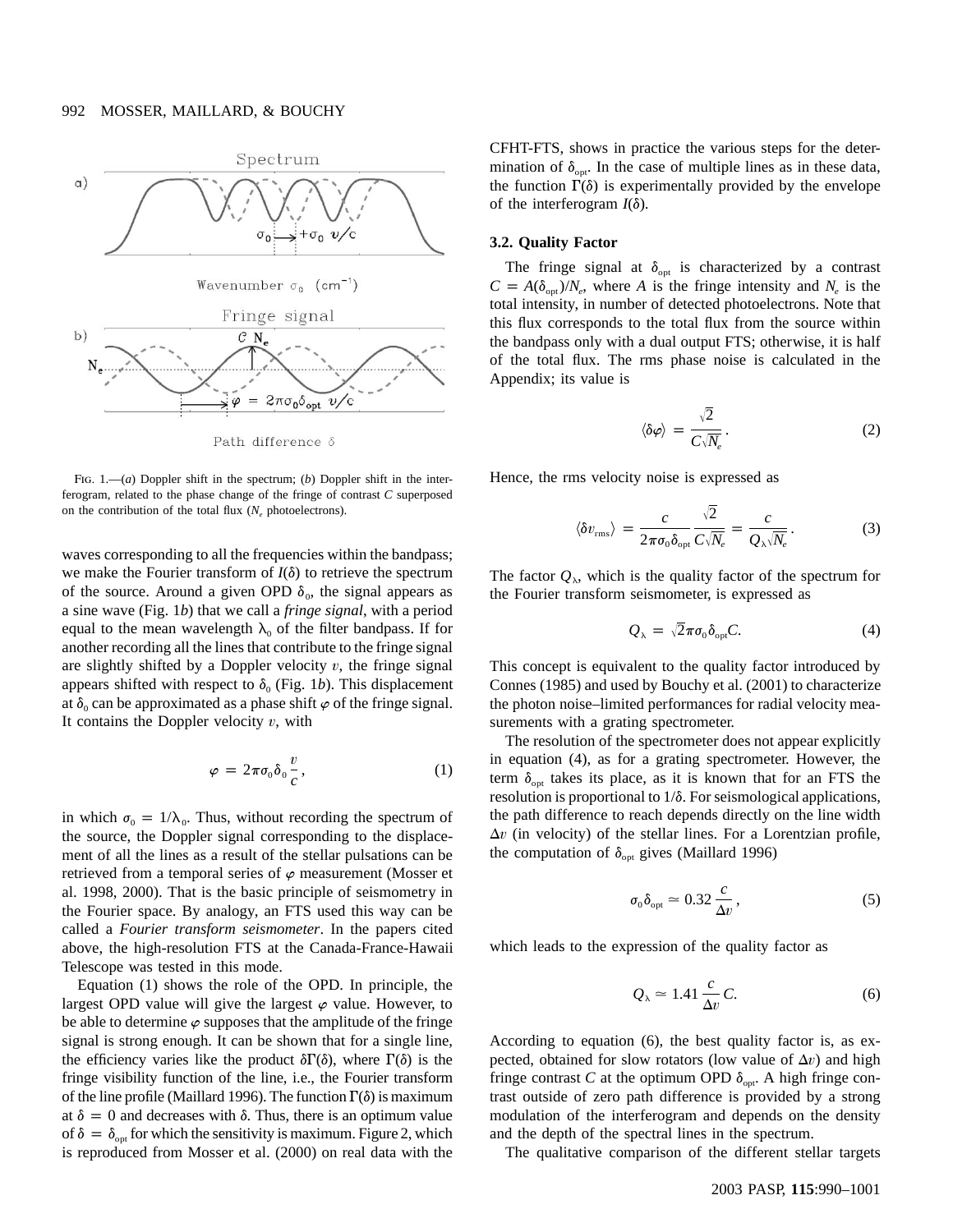

Fig. 2.—Determination of the optimum OPD for the seismological application of an FTS (adapted from Mosser et al. 2000). (*a*) Interferogram of Jupiter, near zero path difference, for a filter centered at 1100 nm (FWHM 240 nm). Intensity is scaled to the total number of photons collected through the filter; only the modulated part is represented, which explains the zero mean value. (b) Full interferogram  $I(\delta)$ , without the very first samples, to show more clearly the fringe visibility. Beyond  $\delta \approx 2$  cm, the interferogram is dominated by photon noise. (c) Efficiency function  $\delta l(\delta)$ ; the highest peak out of the noise corresponds to the best working point. (*d*) Fine scanning of the fringe peak and determination of the working OPD  $\delta_{opt}$  at the fringe of maximum amplitude.

becomes possible with this parameter. A high value for  $Q_{\lambda}$  is produced by a rich stellar spectrum and a slow rotation rate. The quality factor will decrease with increasing line widths as a result of stellar temperature or rapid rotation. Such results are in agreement with the study of Bouchy et al. (2001) in the case of the grating spectrometer. However, an important difference must be emphasized. Let us recall the expression of the quality factor of the grating seismometer, for the bandpass  $\Delta\lambda$ , with the incident number of photons per spectral range  $N' = dN/d\lambda$ :

$$
Q_{\text{GS}} = \frac{\int_{\Delta\lambda} N'[(d\ln N')/(d\ln\lambda)]^2 d\lambda}{\int_{\Delta\lambda} N' d\lambda}.
$$
 (7)

This expression is concerned only with intrinsic properties of the spectrum. Introducing more spectral lines while increasing the spectral bandpass improves the performances.

The expression of the quality factor of the source in the case of the FT seismometer (eq. [4]) shows that the integration over the bandpass is expressed by the fringe contrast. In other words, the fringe contrast results from the different interference contributions. This means that the quality factors of the FT seis-

mometer are determined not only by the intrinsic property of the stellar spectra but also by the resulting interferences over the instrumental bandpass. As a consequence, increasing the bandwidth, in most cases, will decrease the contrast, either by unconstructively co-adding the interferometric signals or by adding a useless continuum signal from regions with no spectral lines. On the other hand, the velocity noise is improved by increasing  $N_e$  (eq. [3]). Finally, both effects—integrated photoelectrons and resulting contrast—have contradictory consequences. The optimization of the principle of Doppler measurements from an FT seismometer results from their balance, which is rigorously studied by the simulations presented in the next section.

#### **4. SIMULATION**

# **4.1. Method**

The set of synthetic spectra used in the current simulation, generated from Kurucz's database (Kurucz 1995), is the same one used by Bouchy et al. (2001) for their study of the fundamental performances of an echelle spectrometer for asteroseismology. The spectra cover the range 380–680 nm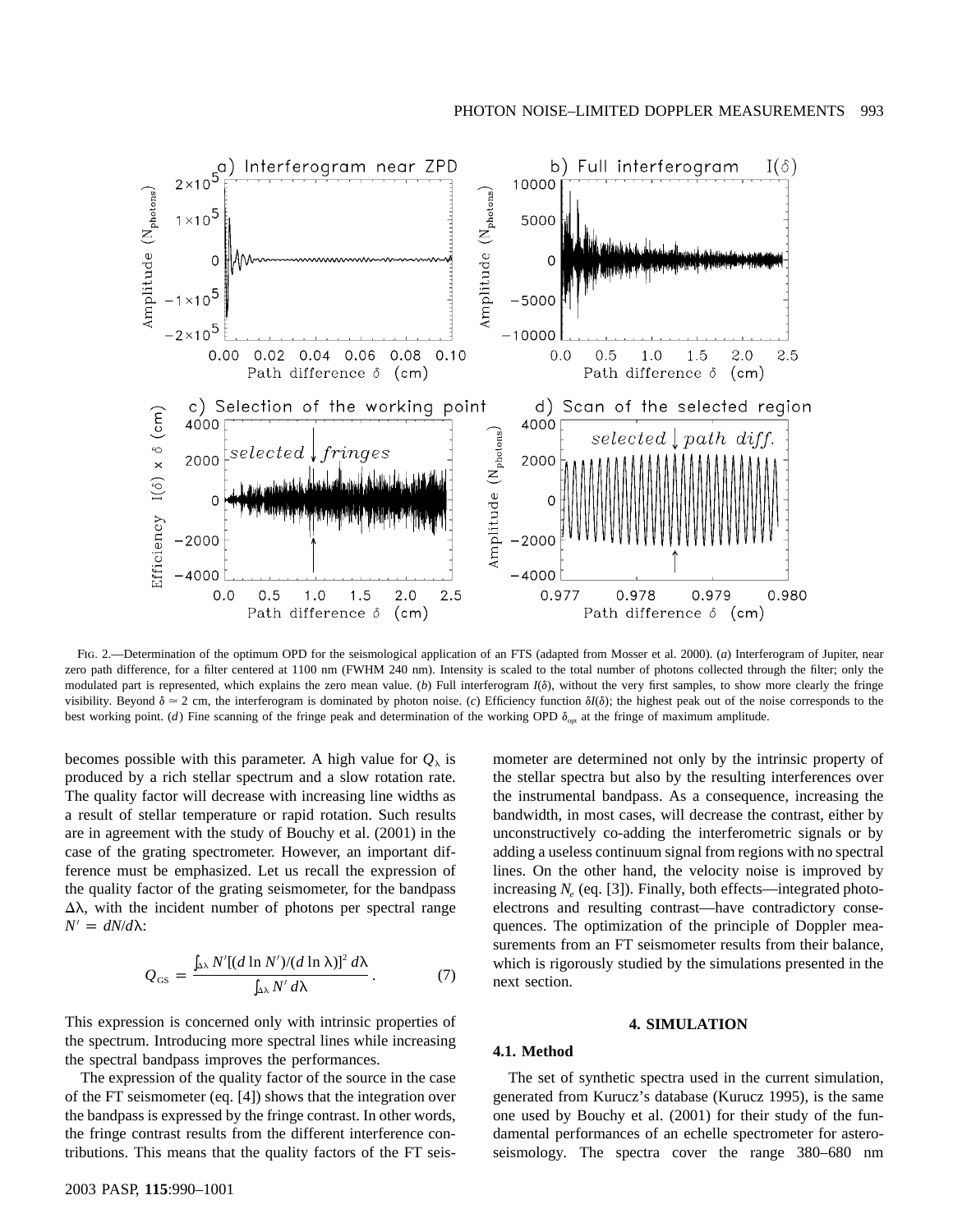### 994 MOSSER, MAILLARD, & BOUCHY

 $(14,700-26,300 \text{ cm}^{-1})$ , with an initial sampling of  $5 \times 10^{-4}$ nm. We consider spectral types of dwarfs with solar abundances and effective temperatures between 5000 and 7000 K. Such targets should present noticeable oscillation amplitudes (Houdek et al. 1999).

Following Bouchy et al. (2001) and Tycner & Lester (2002), we focused our attention on the visible part of the stellar spectrum. Previous observations (Mosser et al. 1998, 2000) were conducted in the near-infrared after a selection of the best domain, only because the CFHT-FTS detectors were matched to the 1–5  $\mu$ m range. Equation (6) justifies the choice of the visible, since  $Q_{\lambda}$  is directly proportional to the fringe contrast *C*. High contrasts are associated to spectral ranges with numerous deep lines. Such lines are mostly encountered in the bluer part of the spectrum of solar-type stars.

Each visible spectrum was divided into small spectral ranges, with both adjustable central wavelength and bandwidth. For each bandwidth, we calculated a synthetic interferogram, from which we derived the best path difference  $\delta_{opt}$  as well as the associated contrast C. The bandwidth profile creates a strong modulation near zero OPD. By an estimation of the minimum OPD from which to start the path difference exploration, numerical simulations allowed us to take care that the contrast was effectively due to the spectral lines and not to the selected bandwidth profile. Then, according to equation (4), we derive the quality factor  $Q_{\lambda}$ .

In order to quantify the rms performance  $\langle \delta v_{\rm rms} \rangle$ , the sensitivity was calculated under the following assumptions: a network of 2 m class telescopes, providing a duty cycle of 50%, and a 4 mag star. The only source of noise considered in the simulation is photon noise. Realistic data were taken for the parameters of the simulations: atmospheric transmission at zenith but at sea level, optical efficiency of the telescope and of the instrument based on the schematic layout of the CFHT-FTS, and quantum efficiency of the CCD detector. The overall efficiency  $\tau(\lambda)$  of the instrument, namely, the ratio of detected photoelectrons/stellar photons, was introduced in a reformulation of equation (3):

$$
\langle \delta v_{\rm rms} \rangle = \frac{c}{Q_{\lambda} \sqrt{\tau(\lambda) \Delta \lambda N'}} , \qquad (8)
$$

where  $\Delta\lambda$  is the spectral range and  $N' = dN/\Delta\lambda$  is the incident number of photons per spectral range. The function  $\tau(\lambda)$  is shown in Figure 3 for the two instrumental configurations described below.

## **4.2. Single Bandpass (FS1)**

Photon noise–limited performances were computed in the case of a single bandpass defined by a portion of stellar spectrum of bandwidth  $\Delta\lambda$ , according to equations (8) and (4) for the FT seismometer or equation (7) for the grating spectrometer,



Fig. 3.—Transmission curves introduced in the simulation. The atmospheric transmission is taken at zenith, but sea level. The total optical efficiency  $\tau(\lambda)$ of the FT seismometer (FS1: single bandpass; FS $\lambda$ : multibandpass; see § 4.3) includes all optical parts, in reference to the CFHT-FTS, plus the quantum efficiency of the CCD. The efficiency of the HARPS spectrograph (Pepe et al. 2000) is also shown.

in each case with the relevant  $\tau(\lambda)$  function. Actually, such a simulation represents the mode of observation conducted with the CFHT-FTS, where a narrowband filter selecting a small region with deep lines was placed in front of the detectors. For each spectrum, the best fundamental performance was searched for, and the parameters of the best solutions were analyzed: location and width of the bandpass,  $\delta_{opt}$  from 1 cm when the rotational velocity v sin  $i = 0$  km s<sup>-1</sup>, down to 0.2 cm when  $v \sin i = 20$  km s<sup>-1</sup>, and bandpass varying from 0.3 to 4 nm.

Figure 4 presents the variation of  $Q_{\lambda}$  with the bandpass  $\Delta\lambda$ for different regions of the visible spectrum;  $Q_{\lambda}$  decreases with  $\Delta\lambda$  as  $({\Delta\lambda})^{1/2}$ . It is not possible to obtain, at the same time, a high value for the quality factor  $Q_{\lambda}$  and a wide bandpass  $\Delta\lambda$ , since increasing  $\Delta\lambda$  drastically reduces the contrast of the fringe. However, the wide scattering of  $Q_{\lambda}$  for a given bandwidth is indicative of the large variation of the line density along a spectrum, which induces large variation of the fringe contrast  $C$ .

When testing the different stellar types at different rotational velocity, it appears that both best bandpass and best path difference vary in very broad domains, which is not favorable for the definition of an instrument that we hope to be as simple as possible. Furthermore, the best bandpass, around a few nanometers or less, is so narrow that it should require a Fabry-Perot filter, which implies strong instrumental constraints to achieve the necessary stability. Finally, the best results obtained with a single bandpass are not competitive with the photon noise–limited results provided by a grating spectrometer, since the best rms velocity limit is more than 6 times larger. This is mainly because the photoelectron number is quite reduced by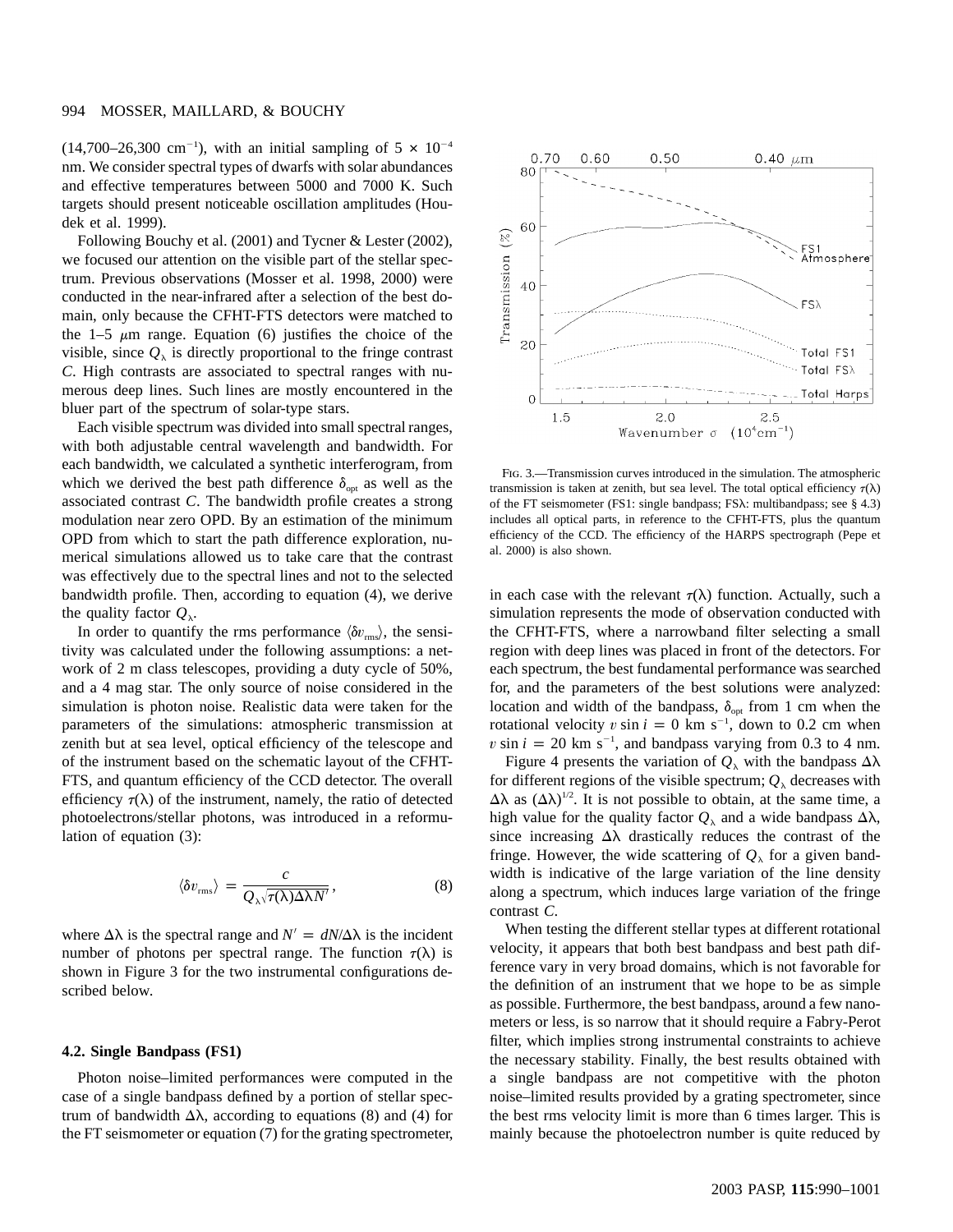

Fig. 4.—Quality factor as a function of the filter bandwidth and of the wavelength for the single-bandpass configuration (FS1) for an F9 V star with v sin  $i = 0$  km s<sup>-1</sup>. The high  $Q_{\lambda}$  values are clearly due to the blue part of the spectrum, whereas the red part contributes only to low values.

a limited spectral range. Table 2 presents the ratio of the photon noise–limited velocity  $\delta v_{\text{FS}} / \delta v_{\text{GS}}$  obtained with a single bandpass (FS1) compared to a grating spectrometer (GS).

It appears necessary to extend the number of detectable photoelectrons but without reducing the fringe contrast. The solution must be the simultaneous access to many adjacent narrowband filters. This can be obtained by the simple addition to the interferometer of a low-resolution postdispersion system.

#### **4.3. Multiple Bandpass (FS**l**)**

The conclusion of the previous section is equivalent to the discussion on the multiplex advantage of an FTS with respect to the spectral bandpass. In photon noise conditions, increasing

| TABLE 2<br>SPEED UNCERTAINTIES IN SINGLE-<br><b>BANDPASS MODE</b> |                             |     |  |  |  |  |  |
|-------------------------------------------------------------------|-----------------------------|-----|--|--|--|--|--|
| SPECTRAL                                                          | $v \sin i$<br>$(km s^{-1})$ |     |  |  |  |  |  |
| <b>TYPE</b>                                                       | 0                           | 20  |  |  |  |  |  |
| K2 V                                                              | 9.8                         | 8.5 |  |  |  |  |  |
| F9 V                                                              | 72                          | 7.5 |  |  |  |  |  |
| F2 V                                                              | 7.7                         | 6.7 |  |  |  |  |  |

the bandpass of a spectrum obtained with an FTS decreases the S/N coarsely as  $\sqrt{N}$ , where N is the number of spectral elements, since the photon noise from the full bandpass is received on the single detector (or two with a dual-output FTS). With a postdispersion system behind the FTS, a small spectrum is imaged on an array detector.

High resolution is provided by the FTS while the noise in the spectrum is reduced since the photon noise comes from only the narrow spectral range seen by 1 pixel. Such a solution avoids the  $\sqrt{N}$  S/N decrease. This idea was tested for the first time by Jennings et al. (1986) on a facility FTS in a region of high background emission at 10  $\mu$ m. The same principle can be applied to an FT seismometer to have access to a large spectral range to increase the Doppler velocity information from the stellar spectrum without increasing the photon noise from the total flux. The low-resolution postdispersion was simulated as provided by a reflection grating with an efficient reflecting factor in a broad visible bandpass  $\Delta\lambda$ . The limit of resolution  $\delta \lambda$  defines the possible recording of  $N = \Delta \lambda / \delta \lambda$ different interferograms at the same path difference over the total bandpass  $\Delta\lambda$ .

#### *4.3.1. Performance*

When considering the contribution of the different band-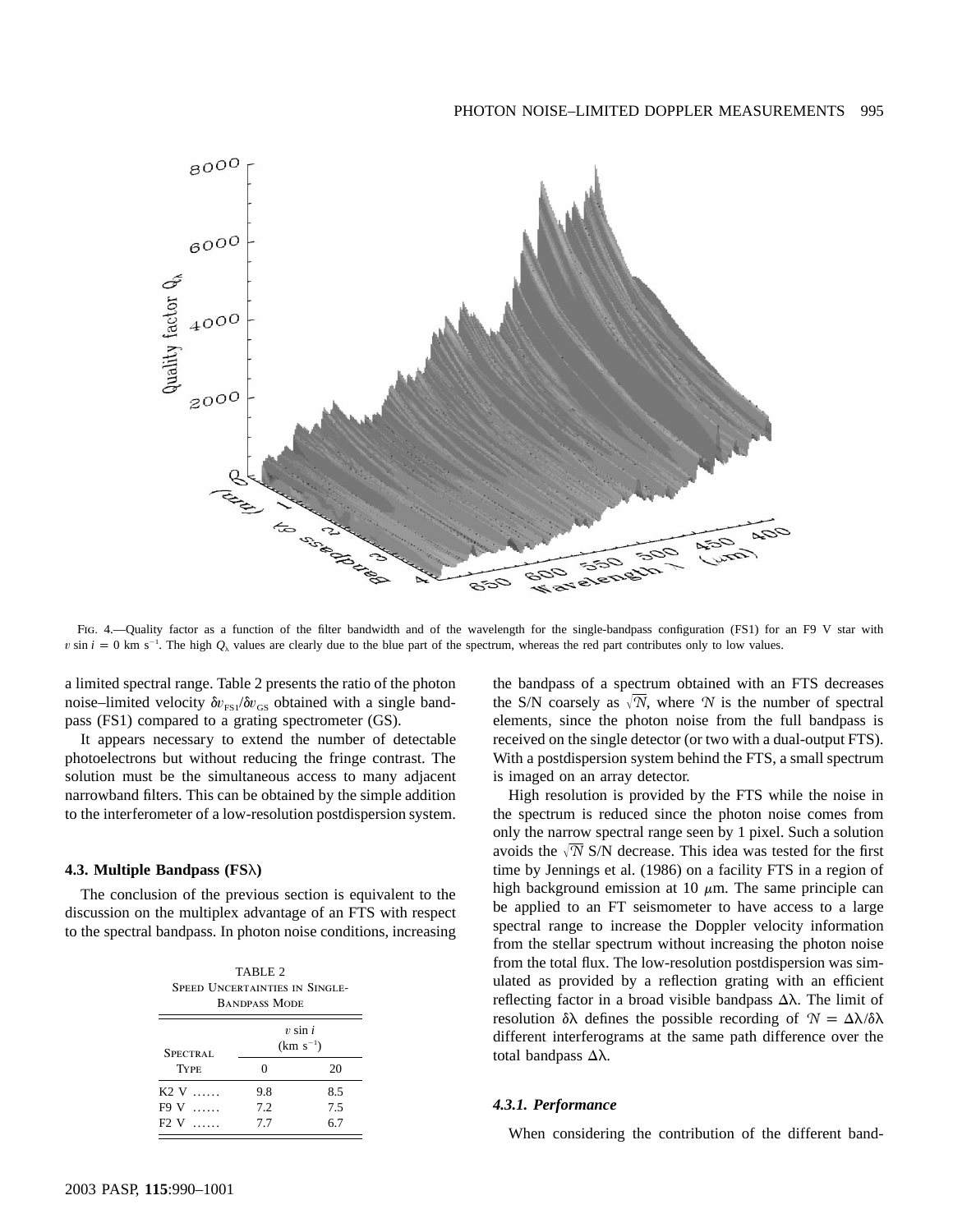

Fig. 5.—Same as Fig. 4, for the same bandwidths, but for the multibandpass configuration (FS $\lambda$ ). In that case, as opposed to Fig. 4, the optimum path difference has to be calculated for the whole spectrum. As a result, the  $Q_\lambda$  values are lower than for Fig. 4.

passes, the velocity limit results from the weighted average

$$
\langle \delta v \rangle^{-2} = \sum_{\lambda} \langle \delta v_{\lambda} \rangle^{-2}.
$$
 (9)

In order to validate this equation, and according to equation (8), the integrated quality factor has to be calculated as

$$
Q = \frac{\sqrt{\ln \lambda} d(N_{\lambda}/d\lambda) Q_{\lambda}^2 d\lambda}{\sqrt{\ln \lambda} d(N_{\lambda}/d\lambda) d\lambda}.
$$
 (10)

Compared to the single-bandpass case, the performances obtained with postdispersion are derived from the compromise between lower quality factor values (Fig. 5) but higher intensity. The decrease of the quality factors of each single bandpass results from the fact that the optimum path difference is now constant over the whole spectrum and is not optimum for each individual bandpass. As a consequence, the gain in S/N is lower than  $\sqrt{N}$ . However, the performances for an F2 V slowly rotating star are about 6 times better than with a single spectral range and are 11 times better for a K2 V star. For rapid rotators, the gains are, respectively, 4 and 6 for F2 V and K2 V stars.

Table 3 presents the example of an F9 V slowly rotating star ( $v \sin i = 0$  km s<sup>-1</sup>), for which the gain is 8. It shows the properties of the distribution of the *Q* values of the interferograms of the different 10  $cm^{-1}$  broad bandpass of the stellar spectrum. The properties (numbers of ranges, contribution to the flux, integrated quality factor, rms velocity noise, and integrated rms velocity noise) have been calculated according to the range of the quality factor. The mean values of *Q* and  $\langle \delta v \rangle$ , respectively,  $\overline{Q}$  and  $\overline{\langle \delta v \rangle}$ , are integrated from 0 to  $Q_{\text{sub}}$ . The best contribution, related to the best compromise between *Q* and the total flux, is obtained for the bandpasses having a *Q* value between 2000 and 3000. This table also shows the

TABLE 3 Quality Factor Distribution

| $O$ Range<br>$(Q_{\text{inf}}-Q_{\text{sup}})$ | Number of<br>Ranges | Flux<br>(% ) | $\overline{Q}$ | $\langle \delta v \rangle$<br>$\rm (cm \; s^{-1})$ | $\langle \delta v \rangle$<br>$\rm (cm \; s^{-1})$ |
|------------------------------------------------|---------------------|--------------|----------------|----------------------------------------------------|----------------------------------------------------|
| $0-1000$                                       | 464                 | 47.0         | 559            | 7.4                                                | 7.4                                                |
| $1000 - 2000$                                  | 310                 | 32.1         | 1018           | 3.5                                                | 3.1                                                |
| $2000 - 3000^{\circ}$                          | 129                 | 11.8         | 1296           | 3.4                                                | 2.3                                                |
| $3000 - 4000$                                  | 61                  | 4.9          | 1468           | 3.9                                                | 2.0                                                |
| $4000 - 5000$                                  | 40                  | 2.6          | 1612           | 4.1                                                | 1.8                                                |
| $5000 - 6000$                                  | 16                  | 0.9          | 1689           | 5.4                                                | 1.7                                                |
| $6000 - 7000$                                  | 8                   | 0.6          | 1751           | 5.9                                                | 1.6                                                |
| $7000 - 8000$                                  | $\mathfrak{D}$      | 0.1          | 1766           | 12.2                                               | 1.6                                                |
| $FS1$                                          | 1                   | 0.1          | 7890           | 13                                                 | $\ddotsc$                                          |
| $FS\lambda$                                    | A11                 | 100          | 1766           |                                                    | 1.6                                                |

<sup>a</sup> Best contribution.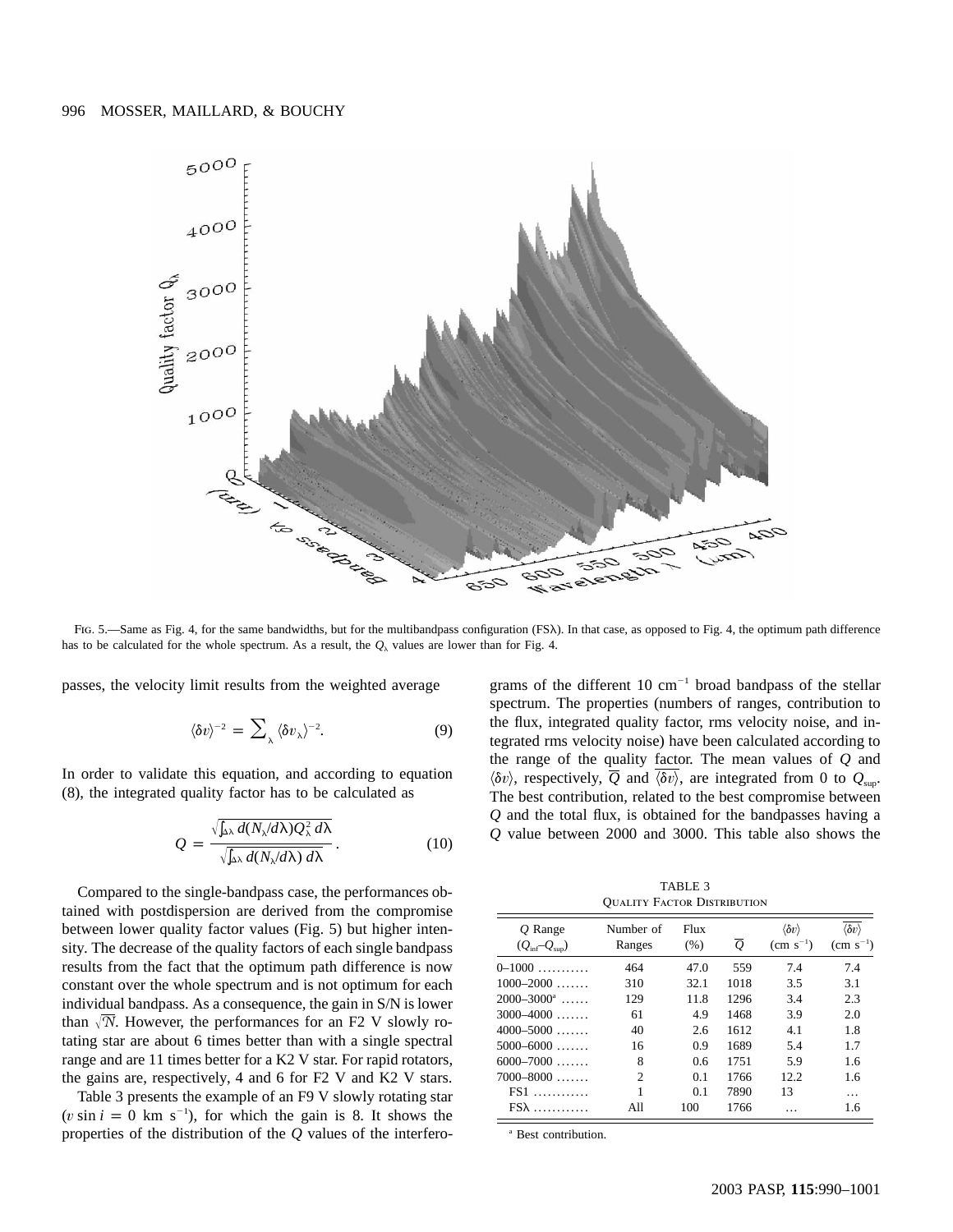

FIG. 6.—Best path difference as a function of the rotational velocity, for a K2 V (*dotted line*), F9 V (*dashed line*), or F2 V (*dash-dotted line*) star. The thin lines are the fits determined according to eq. (11). The rotational broadening becomes dominant for  $v \sin i > 8$  km s<sup>-1</sup>. Hence, at large rotational velocity, the best path difference does not depend on the spectral type.

gain for an FT seismometer with a multibandpass system  $(FS\lambda)$ compared to a single bandpass (FS1).

## *4.3.2. Best Path Difference*

The best path difference  $\delta_{opt}$  depends closely on the line width (eq. [5]), hence its intrinsic value is determined by the stellar type convolved by the stellar rotation (Fig. 6). The precise determination of  $\delta_{opt}$  is crucial only when a single bandpass is considered. The beating between the few lines within the bandpass defines very precise path differences. With a postdispersive system, the best path difference domain is much wider, since the possible beating between the numerous lines can occur in a large path difference range. It is important to find the range that provides performances within 10% of the best one. This domain is as large as  $\pm 25\%$  around the best OPD, as shown in Figure 7. The simulation shows a clear fit of the best path difference (Fig. 6), according to the stellar temperature  $T_0$  and to the rotational factor  $v \sin i$ :

$$
\delta_{\text{opt}}(T_0, v \sin i) \simeq \delta_0 \left[ 1 + \left( \frac{v \sin i}{v_0} \right)^2 \right]^{-1/2}, \quad (11)
$$

where the fitted parameters  $\delta_0 = \alpha/T_0$  and  $v_0 = T_0/\beta$  ( $\alpha =$ 6400 cm K and  $\beta = 1560 \text{ km}^{-1} \text{ s K}$ ). This fit just respects the asymptotic variation of  $\delta_{\text{opt}}(T_0, v \sin i)$ . For  $v \sin i = 0$  km  $s^{-1}$ ,  $\delta_{opt}$  varies as  $T_0^{-1}$ ; at large v sin *i*,  $\delta_{opt}$  varies as  $(v \sin i)^{-1}$ , independently of  $T_0$ .

PHOTON NOISE-LIMITED DOPPLER MEASUREMENTS 997



FIG. 7.—Best path difference domain as a function of the rotational velocity, for an F9 V star (*solid line*). The other lines determine the domain where the performances of the detection are reduced by less than 5% (*dotted line*), 10% (*dashed line*), and 15% (*dash-dotted line*) compared to the best path difference.

#### *4.3.3. Integrated Quality Factor*

The variations of the integrated quality factor *Q* were calculated according to different parameters. As already noticed by Bouchy et al. (2001) and Tycner & Lester (2002), the blue part of the visible spectrum contributes with a much higher quality to the seismic signature because of the higher density of deep lines. The mean contrast in quality varies from 1  $(15,000 \text{ cm}^{-1}, 666 \text{ nm})$  to 5  $(25,000 \text{ cm}^{-1}, 400 \text{ nm})$ . This behavior will have, of course, a strong implication on the spectral range to be observed for asteroseismology.

The rotational broadening lowers the quality factor (Fig. 8). As noticed by Bouchy et al. (2001), the influence of the



FIG. 8.-Integrated quality factor as a function of the rotational velocity *v* sin *i*, for a K2 V (*dotted line*), F9 V (*dashed line*), or F2 V (*dash-dotted line*) star.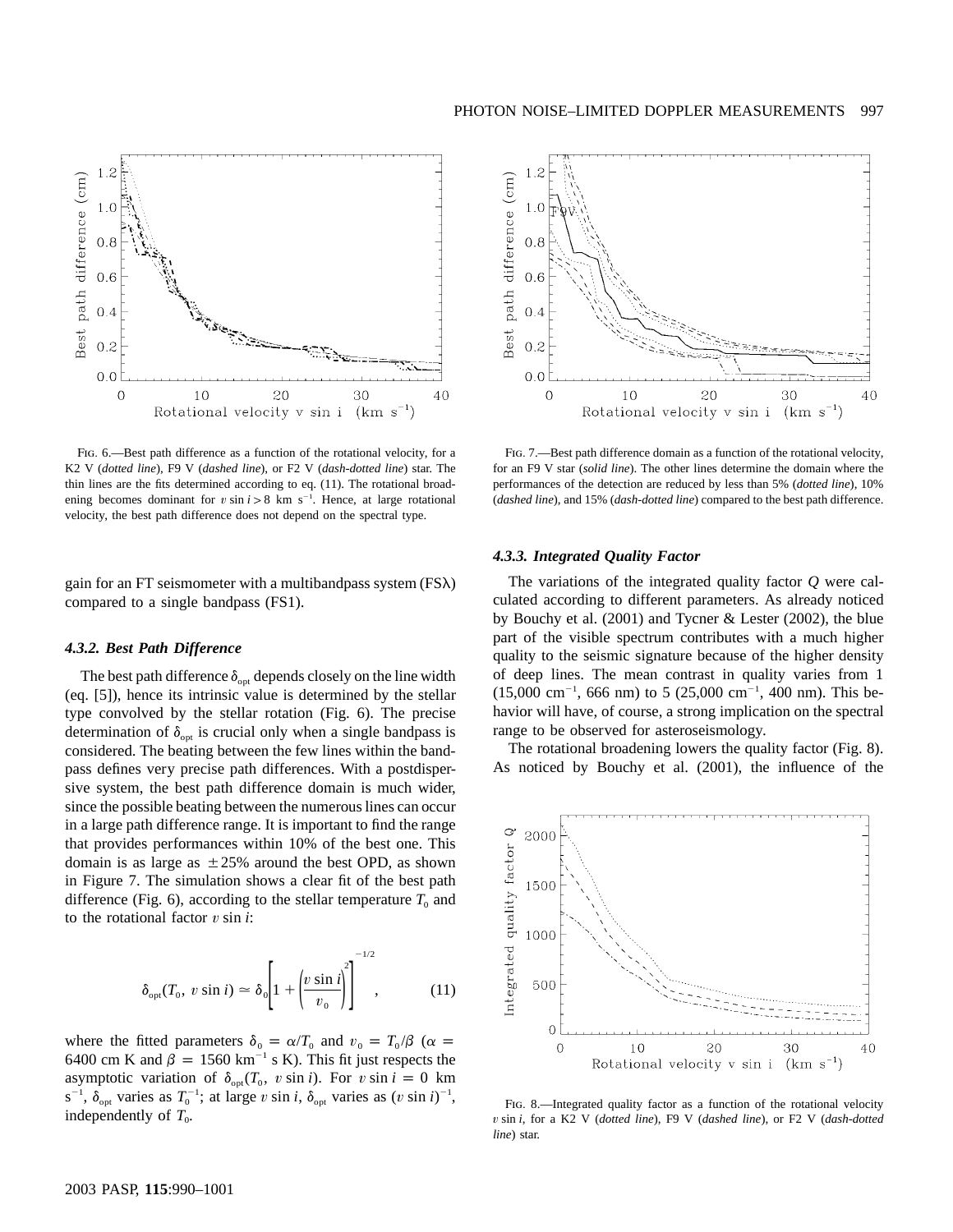

Fig. 9.—Quality factor as a function of the spectral resolution provided by the postdispersion for a K2 V (*dotted line*), F9 V (*dashed line*), or F2 V (*dashdotted line*) star, in the case  $v \sin i = 0$  (*top group*), 10 (*middle group*), or 40 km  $s^{-1}$  (*bottom group*). With broad lines, the increase of resolution does not improve the *Q* factor, since it becomes impossible to disentangle the fringes because of the lines from the interference pattern resulting from too narrow a bandpass.

rotational broadening depends on the blending of the spectral lines. Contrary to the results reported by Bouchy et al. (2001), the decrease at high rotational velocity is less pronounced than  $(v \sin i)^{-1}$ . At high rotational velocity, the blending between spectral lines makes *Q* proportional to  $(v \sin i)^{-0.7}$ .

# *4.3.4. Postdispersion Resolution*

The factor *Q* also depends on the spectral resolution provided by the postdispersion system (Fig. 9). For low  $v \sin i$ , enhancing the resolution makes it possible to achieve a better contrast in the interferogram, hence a better quality factor. For high *v* sin *i*, the contrast of the fringes becomes influenced by the narrow bandwidth profiles. There is no more advantage in increasing the postdispersion resolution beyond  $\simeq 800$ .

#### *4.3.5. Best Bandpass*

The combination of the variations of the quality factor and of the spectral energy distribution defines the bandpass contributing to most of the signal (Figs. 10 and 11). On the red side, the low performances are due to the fact that the fringe contrasts are not important for wavenumbers lower than 18,000  $cm^{-1}$  (560 nm). On the blue side, both photon numbers and CCD efficiency decrease significantly beyond  $25,000 \text{ cm}^{-1}$ (400 nm). Thus, the most favorable range for searching for the signal lies between 18,000 and 25,000 cm<sup>-1</sup>. This 160 nm wide spectral range contributes to more than 90% of the performance (Fig. 12) and must be favored for the design of an FT seismometer.



FIG. 10.—Limit of velocity due to photon noise as a function of the wavenumber for a K2 V (*dotted line*), F9 V (*dashed line*), or F2 V (*dash-dotted line*) star of 4th magnitude, with v sin  $i = 0$  km s<sup>-1</sup>. Each bandpass is about 30 cm<sup>-1</sup> ( $\simeq$ 0.75 nm).

#### **5. DISCUSSION**

The previous analysis permits then the quantitative definition of the performances of the FT seismometer, as a function of the spectral type and the rotational velocity, for a given magnitude. The results are presented in Figure 12. The domain of the parameters v sin *i* and  $T_0$  was extended to 100 km s<sup>-1</sup> and 8500 K in order to include pulsators as  $\delta$  Scuti stars (Fig. 13). The performances are well in agreement with the specifications presented in Table 1. The numbers of possible targets make possible an asteroseismic campaign that exhaustively examines the region of the HR diagram with solar-like or  $\delta$  Scuti pulsators. These performances are then compared with the ones



FIG. 11.—Same as Fig. 10, but with  $v \sin i = 20$  km s<sup>-1</sup>. The contribution of the red part of the spectrum becomes negligible.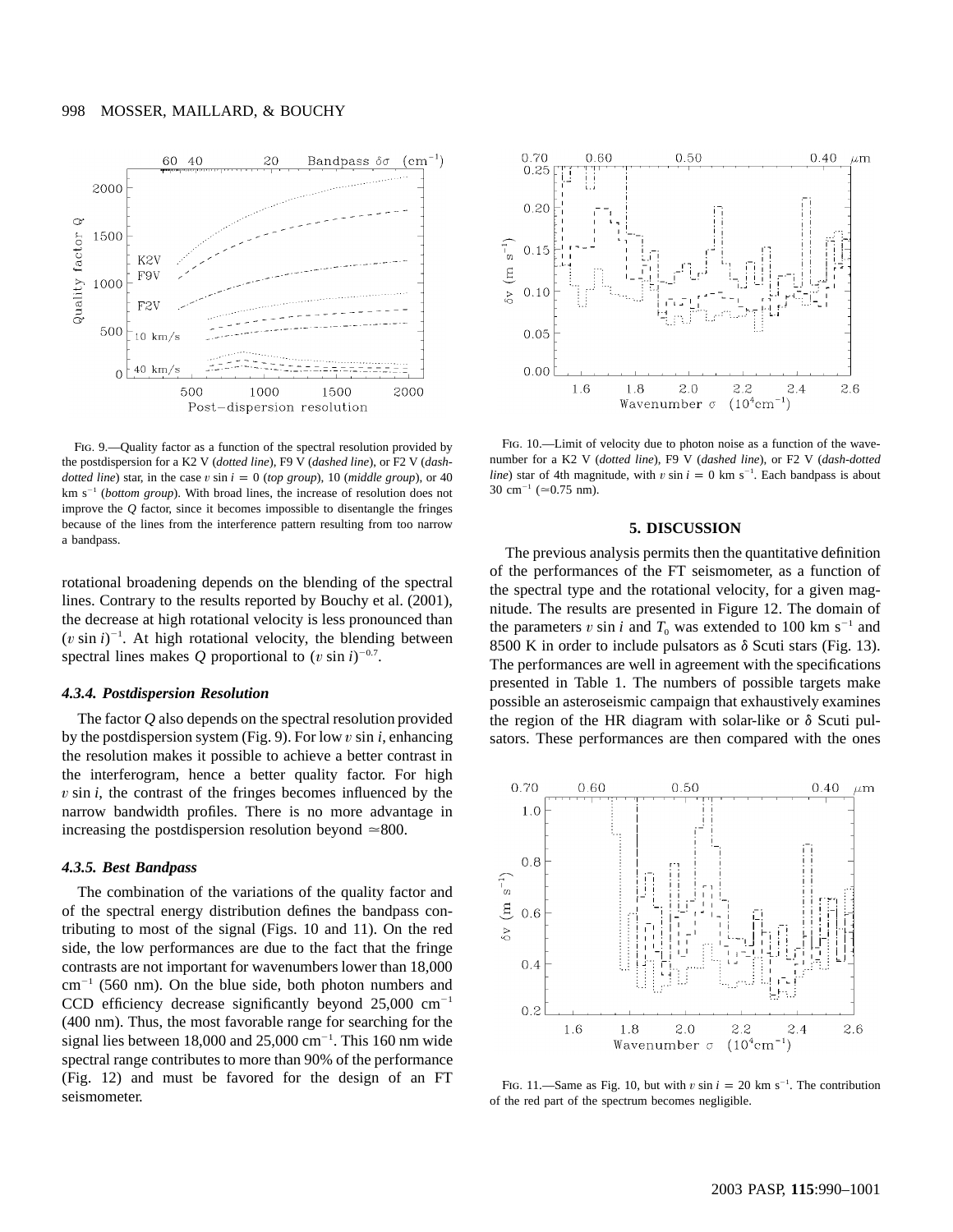

FIG. 12.—Performance  $\langle \delta v_{\rm rms} \rangle$  as a function of effective temperature and *v* sin *i*, obtained in the following conditions: network of 2 m class telescopes, five nights with a global duty cycle 50%, and 4th magnitude star. Such performances make it possible to fulfill the specifications of Table 1.

obtained with a grating seismometer under the same conditions. Simulations were run in parallel for both methods. Thus, the comparison insures a strict equality in the treatment of the stellar spectrum and flux and is not affected by observing parameters such as the telescope size.

Figure 14 presents a direct comparison in the  $(T_0, v \sin i)$ space. It appears that the lower quality factors obtained with the FT seismometer are partially compensated for by higher photon counts for the FT seismometer than for the grating seismometer. The complete instrument, with a fiber alimentation and a grating for low-resolution postdispersion, presents an efficiency peaking at about 45%, so that the total efficiency, including the atmosphere and the telescope (Fig. 3), is larger than for a grating spectrometer dedicated to precise Doppler measurements, such as the HARPS instrument (Pepe et al. 2000). The minimum detectable velocity appears to be on average a factor of 1.8 greater for the FT seismometer than for the grating seismometer. If the observations are really limited by the photon noise, another way to express this comparison is that the grating seismometer can achieve comparable performance to the FT seismometer on targets 1.3 mag dimmer. It must be noticed that the FT seismometer performances are less sensitive to rotational velocity. For rapid rotators, the grating seismometer does not benefit from its high spectral resolution. On the other hand, the Doppler measurement provided by the FT seismometer is not directly related to the spectral resolution, since the information is only on the line positions, without completely resolving the line profiles.

In conclusion, for photon noise–limited performances, the most efficient instrument is without contest the grating spectrometer. However, as shown by Figure 14, the gain factor is always less than 2 with respect to the FT seismometer. In



Fig. 13.—Same as Fig. 12, but for an 8th magnitude star and extended to high  $v \sin i$  and  $T_0$ , to include  $\delta$  Scuti–type stars.

addition, for a complete comparison, one should also discuss the influence of the other potential sources of noise, such as stellar noise, seeing, scintillation, and instrumental stability. Other factors must also be considered to compare the two principles as fairly as possible, such as the overall dimensions of the instrument, data reduction, calibration, and versatility. All these points are addressed in Paper II. Already, it is obvious that with an optical path difference of about 1.2 cm at the most (Fig. 6), the FT seismometer can be a compact instrument



FIG. 14.—Ratio of the expected uncertainties  $\delta v_{FS}/\delta v_{GS}$ , as a function of the stellar temperature  $T_0$  and rotational velocity, for the following spectral resolutions: 84,000 (grating seismometer) and 1200 (FT seismometer with a postdispersion system). This ratio presents local discontinuities due to particular additions of constructive interferences in the interferogram. The global trend, a smaller ratio at high rotational velocity, results from the balance of the reduced performances for both principles; the grating seismometer does not benefit from the high spectral resolution, whereas the FT seismometer does not benefit completely from the multibandpass resolution (Fig. 9).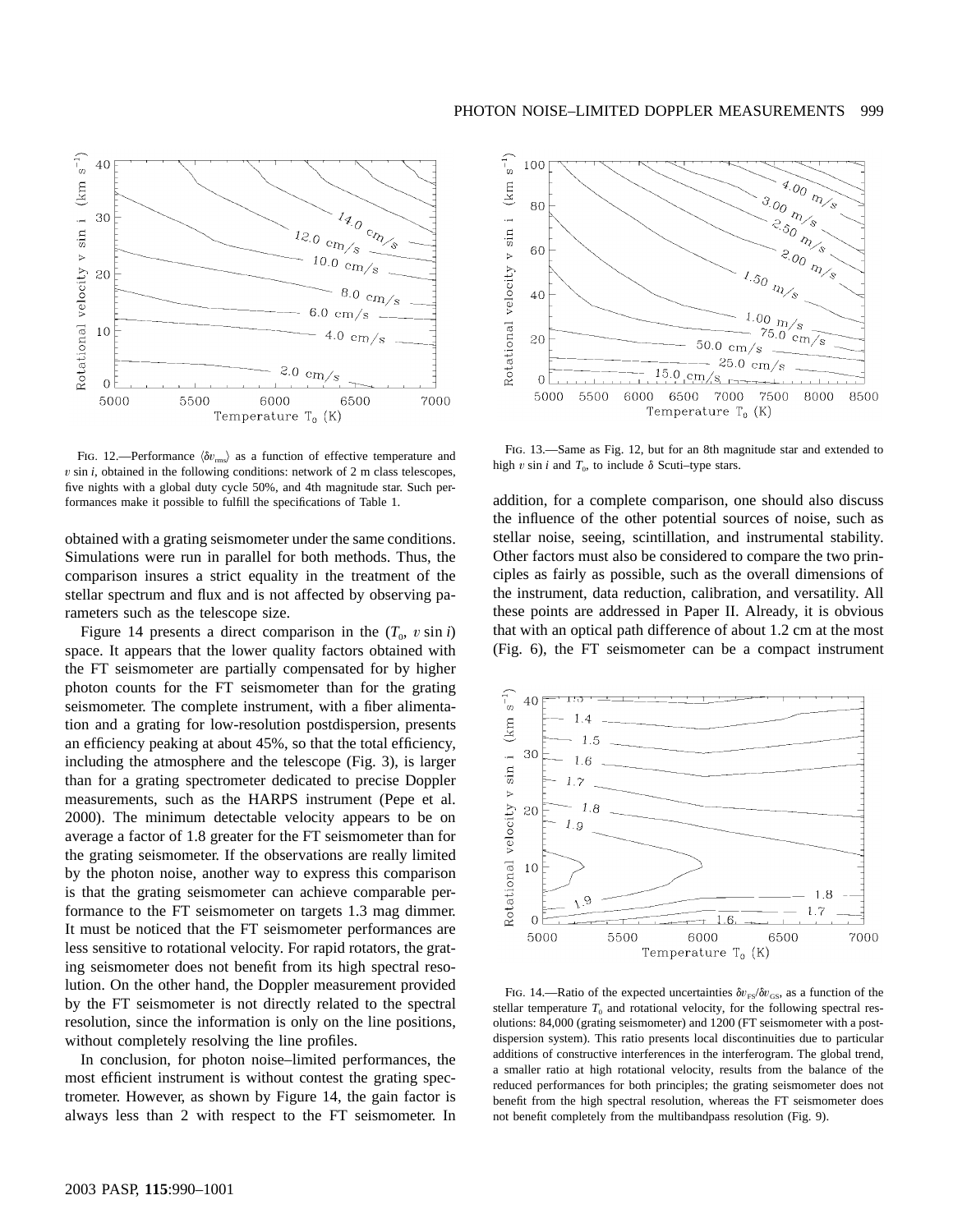# 1000 MOSSER, MAILLARD, & BOUCHY

compared to a high-resolution  $(\approx 84,000)$  for HARPS) echelle spectrometer. Such considerations are important for a network that supposes to have three or more instruments to duplicate.

# **6. CONCLUSIONS**

The fundamental velocity noise, limited by the photon noise, has been calculated for a Fourier transform seismometer. The performances were calculated from synthetic stellar spectra close to solar. The principle becomes efficient and competitive as soon as the Fourier transform spectrometer is coupled to a low-resolution dispersion. Then, the optimum spectral range to conduct the observations was determined to be 18,000–25,000  $cm^{-1}$  (400–560 nm). The best path difference was also determined and is constrained essentially by the rotational velocity.

The analysis shows the capability of Fourier seismometry to provide competitive results on a good-sized sample of solartype dwarfs and possibly on  $\delta$  Scuti stars with a network of 2 m telescopes. Even if the performances remain a factor of about 1.8 lower than for a grating spectrometer, other factors such as the dimensions and the simplicity of use (hence probably the total cost) justify consideration of it as a valid solution for a network devoted to asteroseismology. Practically, a network could be composed of both types of instruments. A precise description of such an instrument will be presented in Paper II.

This work was supported financially by the ACI (Action Concertée Incitative Jeune Chercheur of the Ministère de l'Education Nationale, de la Recherche, et de la Technologie). It benefitted from fruitful discussions with the members of the ACI (Caroline Barban, Eric Michel, and Jérôme Schmitt). We thank Claude Catala for providing us with  $\delta$  Scuti models, generated from the Kurucz database (Kurucz 1995). We also thank F. Pepe and an anonymous referee for their pertinent comments.

#### **APPENDIX**

#### **DETERMINATION OF THE PHASE OF THE FRINGE SIGNAL**

The seismic observable is the varying phase  $\varphi$  of one fringe of the interferogram around the optimum OPD  $\delta_{\text{out}}$ .

$$
I(\delta) = A \cos (2\pi \sigma_0 \delta + \varphi) + B.
$$

The amplitude A corresponds to the fringe contrast C according to  $A = CN_a$ , whereas the term B is due to the total number of photoelectron  $N_e$ :  $B = N_e$ , with the noise  $\langle \delta B \rangle = \sqrt{N_e}$ . The recording of the signal over one fringe gives access to  $\varphi$ . With a more simple notation,  $I = A \cos(x + \varphi) + B$ , one calculates

$$
\int_0^{2\pi} I \sin x \, dx = \frac{A}{2} \sin \varphi + \int_0^{2\pi} B \sin x \, dx,\tag{A1}
$$

$$
\int_0^{2\pi} I \cos x \, dx = \frac{A}{2} \cos \varphi + \int_0^{2\pi} B \cos x \, dx. \tag{A2}
$$

The measured phase  $\psi = \varphi + d\varphi$  is defined by

$$
\tan\psi = \frac{\int I\sin x \, dx}{\int I\cos x \, dx}.
$$

In practicality,  $\psi$  is determined as

$$
\tan \psi = \frac{\sum_{i=1}^{p} I(\delta_i) \sin 2\pi \sigma_0 \delta_i}{\sum_{i=1}^{p} I(\delta_i) \cos 2\pi \sigma_0 \delta_i},
$$

with *p* positions along the fringe. The development of tan  $\psi$  as a function of tan  $\varphi$  helps to determine the uncertainty  $d\varphi$ :

$$
\tan d\varphi = \frac{\cos \varphi \int B \sin x \, dx - \sin \varphi \int B \cos x \, dx}{A/2 + \sin \varphi \int B \sin x \, dx + \cos \varphi \int B \cos x \, dx},
$$